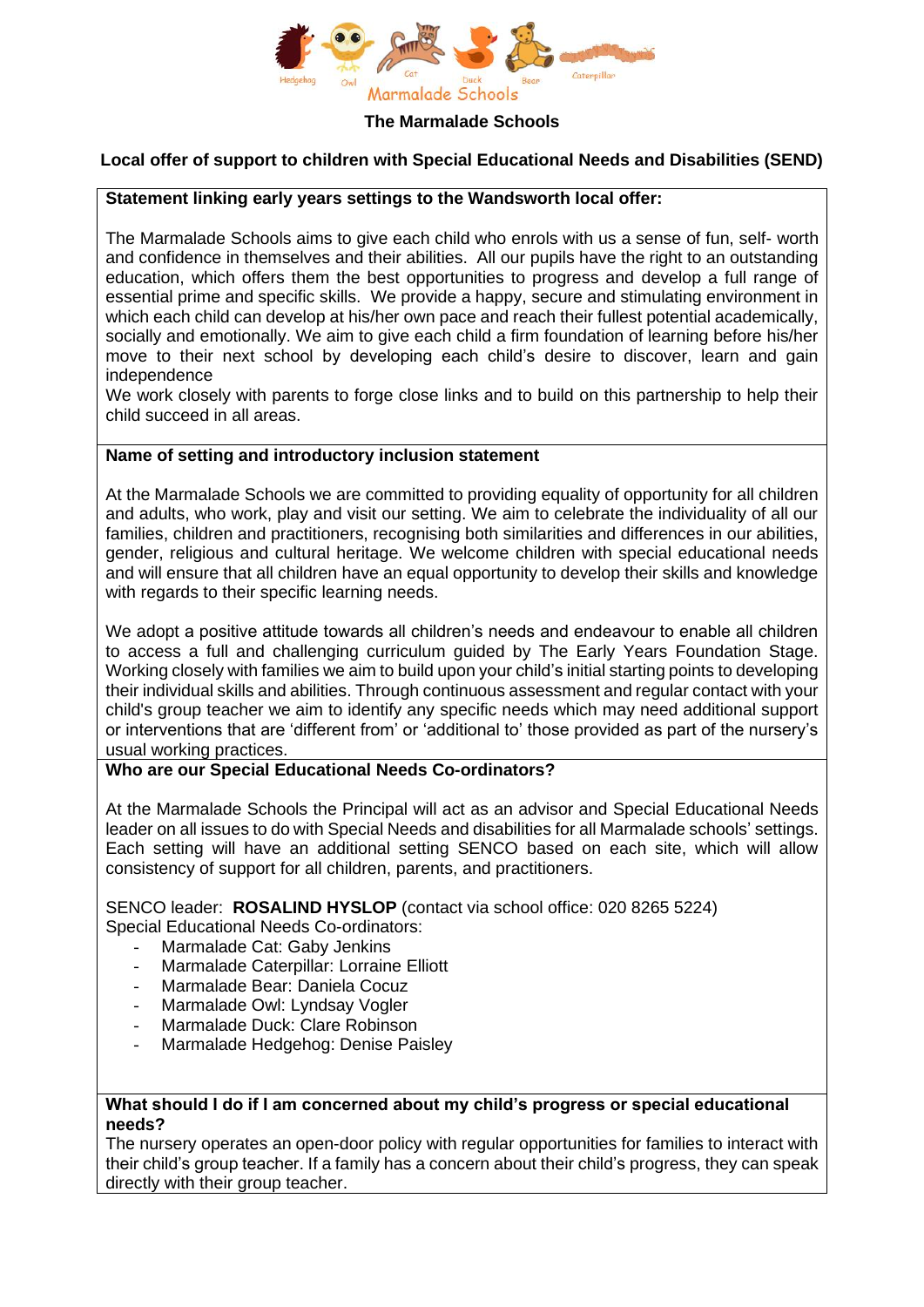

Group teachers are responsible for observing, evaluating, and planning for the specific needs of the children in their group. They will encourage the development of positive relationships and attitudes to learn. Each group teacher aims to support all the families in their key group encouraging their active participation in their child's learning with specific advice and recommendations

The Principal, Head and SENCO at each setting are also available for support and advice on developmental concerns, special educational need, and disabilities.

#### . **How does the setting decide whether a child has special educational needs and what extra help they need?**

When a child registers at the Marmalade Schools with identified SEND (Special Educational Needs or Disabilities) families will be invited into their setting for an initial needs meeting. During this initial meeting we aim to identify any professionals working with the child to establish support for their successful transition into nursery. We aim to identify initial areas for development to implement a PSP (Personal Support Plan) for the child. PSP are updated termly with parental support and all visiting professionals will be logged noting any recommendations, support, and advice. If a child has a previously identified need, the school will liaise with the services currently involved and request all relevant information.

If concern is expressed relating to a Child's possible SEND by families or the nursery, we will meet initially to review any assessments, current knowledge and identify correlation of behaviours observer at home and nursery.

When a specific need is identified, or children are not progressing at the expected rate, we work with families to identify an appropriate course of action with advice from SENCO leader, setting SENCO, Head Teacher, Group Teacher.

If the SENCO, Group Teacher, and parents feel that the child would benefit from further support, the SENCO leader will instigate further assessments – the decision process must involve parents and the school may consult external specialist providers and enlist their support as appropriate. The progress and strategies used to support the child will be recorded following a graduated approach. This might lead to an EHCP being put in place.

#### **How do you assess and review my child's progress and how will you help me to support my child's learning?**

Marmalade Schools recognises parents as the first and most enduring educators of their children. We aim to:

- Support and enhance parents/ careers skills and understanding of their essential role as educators
- Build strong relationships with familiars providing guidance and encouragement to develop children's prime and specific skills
- Develop and maintain a shared respect, understanding and value for all children's individual families' backgrounds and previous experiences
- Foster open two-way communication between each child's home and nursery
- Tapestry (digital learning journey) children's progress is regularly updated and published twice a term
- Organise TAC meetings when appropriate

# **Strategies and procedures**

#### **Working with parents in building up a profile of the child's development and needs**

- All parents/carers receive initial parent packs with relevant information regarding the policies and procedures of the nursery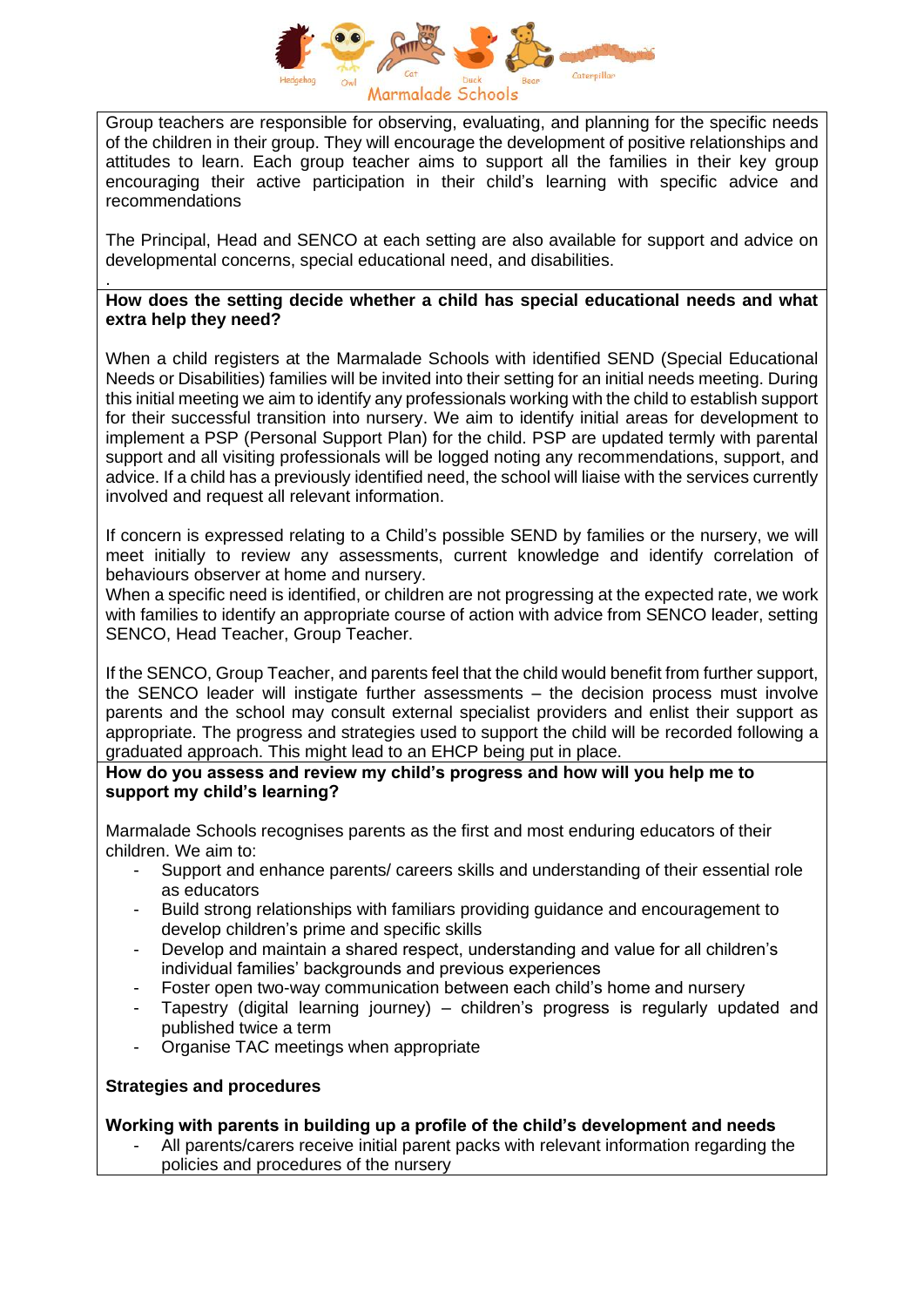

- Initial information is also gathered including a 'all about me' and 'initial profile' giving details of the child's background, likes and dislikes and outlining any areas that the child has difficulty with so extra support can be given
- Initial school visit and home visits are offered to each family

# **Providing opportunities for parents to discuss their child's progress**

- Informal chats during start and finish of session
- Weekly Observations on Tapestry and memos when necessary
- Parents are also encouraged to visit the school to assist with topic work i.e. circle time activities/trips etc

# **Regular feedback and reports detailing progress/concerns /support**

Autumn term

- Parent information/syllabus evening
- 2yr progress checks in the Autumn
- Parents' Evening meeting and morning for all children, which is a chance for parents to sit down with their Childs' Group teacher, share their views and talk about their child's development

#### Spring term

- 2yr progress check for any new children of relevant age
- Parents evenings and morning for all children, which is a chance for parents to sit down with their Childs' Group teacher, share their views and talk about their child's development
- If parents are unable to attend these sessions additional meetings can be organised with the group teacher.

#### - Summer term

- End of term written report summery of learning and development for all children
- 2yr progress check for any new children of relevant age

Additional meetings/TACs can be held as requested.

#### **Guidance advice and resources to support home learning**

- Weekly school home email detailing all important events, news and practical guidance
- Information posted on the School App
- Termly news letter
- Parents' notice board updated on a regular basis
- Daily white board
- Resources are available which parents can borrow to use at home with their child
- Parent teacher association (PTA) meetings

### **How is teaching and the curriculum adapted to my child's needs?**

At the Marmalade Schools we endeavour to enable all children at the nursery to have equal access to educational experiences and the opportunity to develop their aptitudes to the fullest. We believe that the nursery activities should be open to all children, with reasonable adjustments being made for children's individual skill level, ability and understanding.

Group teachers support the development of the children in their key group by providing differentiation, challenge, and support, to allow each child to learn at their own pace. All the Practitioners support the development of challenging experiences and *adapting resources and approaches as appropriate for each child.* 

All practitioners work within the guidance of the 'Early Years Foundation Stage 2021' to create an optimum learning environment. We understand that children's learning is a holistic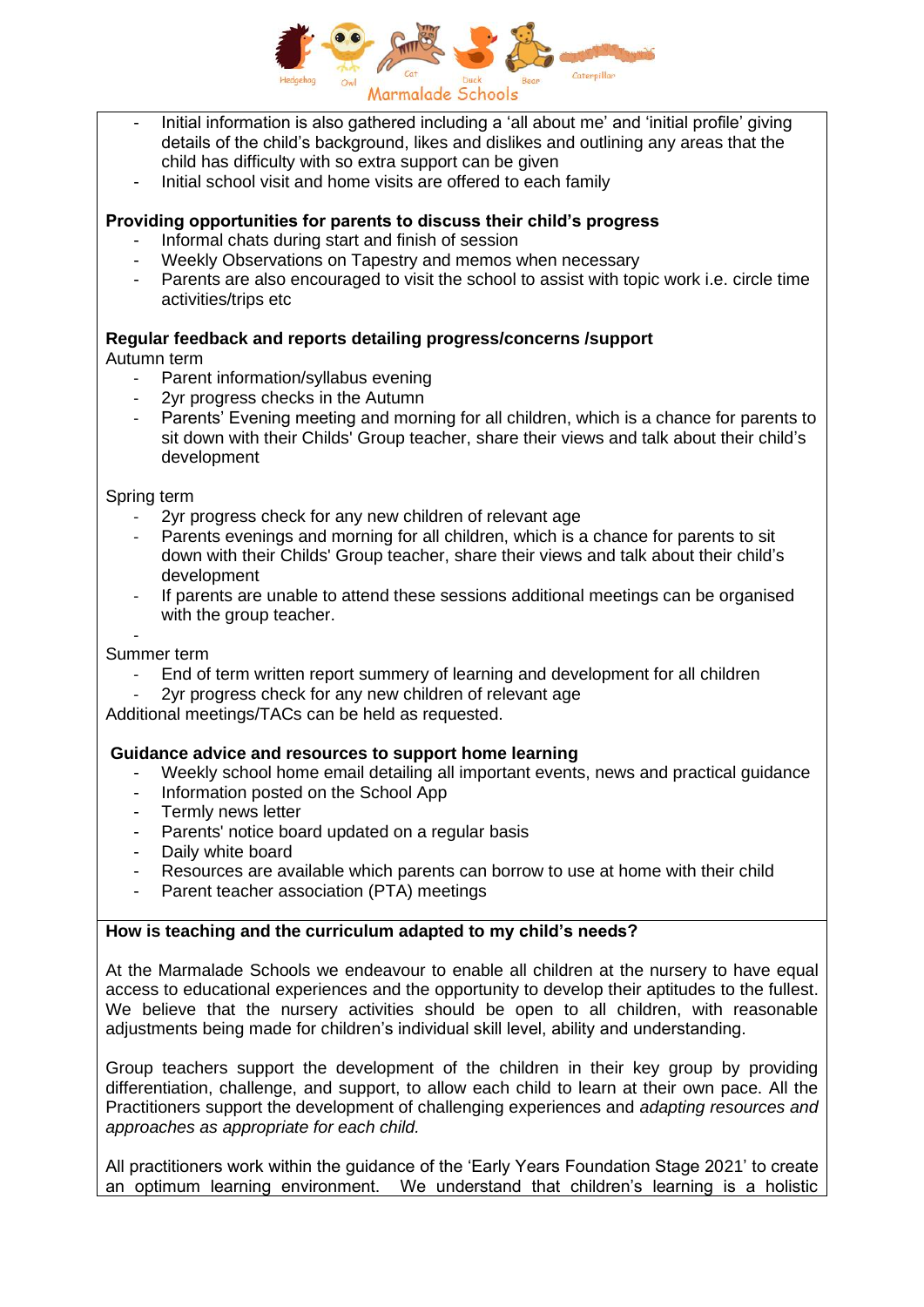

experience and organise and offer a challenging and effective curriculum for all our pupils. We have developed a flexible curriculum reflecting both primary and specific areas of learning. Our adaptable environment is enhanced by access to a wide variety of learning resources and materials.

### **Staffing and Training**

The Marmalade Schools recognises that the provision for children with Special Educational needs and disabilities is a matter for everyone in the setting and that the setting is committed to providing and facilitating attendance at mandatory and additional training to support our understanding of individual interventions and specific needs.

Each SENCO has regular training or information updates provided by Wandsworth Education authority; The Marmalade Schools Ltd welcomes the support of visiting professionals such as Speech and Language Therapists, Portage workers and specialist support services to develop our Personal Support Plans for individual children.

# **What support is there for my child's emotional well-being**?

The Nursery School will take every step in its power to build up trusting and supportive relationships between families, staff, and volunteers in the group. All members of the Marmalade schools adopt an open and accepting attitude towards pupils as part of our responsibility for pastoral care. We aim for parents and pupils to feel free to talk about any concerns and see the school as a safe place.

We aim to make all transitions as smooth as possible supporting the individual needs and circumstances of each individual child and their families. Before a child starts, we gather information in the form of an 'All About me' booklet to support our understanding of the child's current level of development, pervious experience, their likes, personality and who is important to them. We aim to use our understanding of each child to ensure they make a confident and secure progression through each stage of their experience at Marmalade Schools.

Each Child has a group teacher who is responsible for making them feel secure, safe and happy in the nursery environment. They will support interaction and the development of positive relationships with the nursery adults and their peers.

All Practitioners are aware and agree with the expected behaviour considering the context of their age and level of development. All our practitioners respect children as unique individuals. They promote positive interactions and aim to model expected behaviours and constructive attitudes to foster an emotionally secure environment.

#### **How do you promote positive behaviour?**

The Marmalade Schools seek to foster an emotionally secure environment, which enables positive shared interactions with the emphasis on building mutually respectful partnerships with both adults and children. Our consistent approach encouragement and descriptive praise are the foundation for building positive behaviour.

Behaviour and attitudes that the pupils adopt to their life at the nursery and to each other is the responsibility of the whole staff team. All Practitioners are aware of age-appropriate behaviours, and employ positive reinforcement, visual support and stickers to reward and promote positive behaviours.

#### **What training and specialist skills do the staff supporting children with SEND have or are having?**

The Marmalade Schools SENCO leader, Rozzy Hyslop, and all our setting SENCOs regularly attend training provided by the Local Education authority including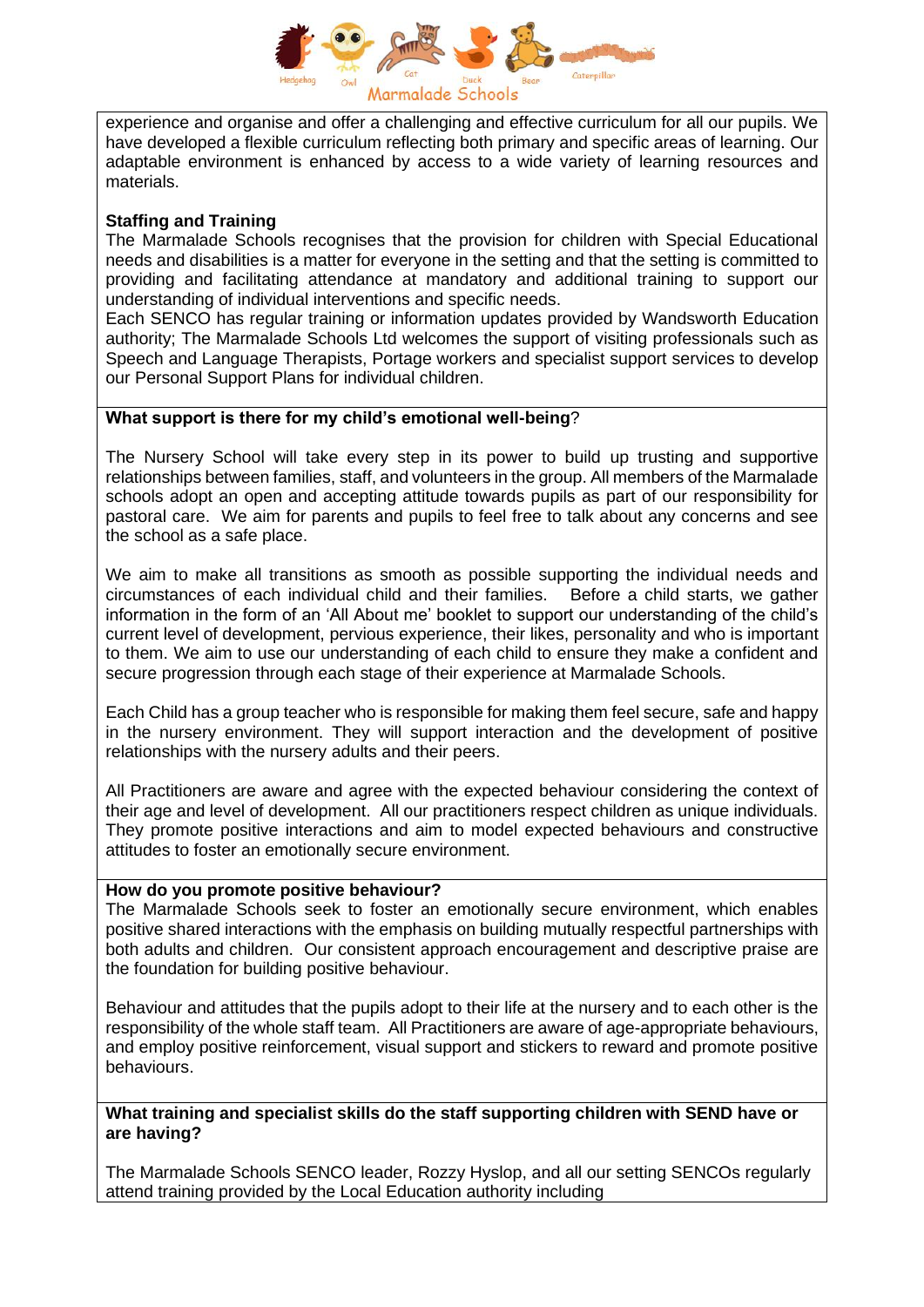

- The role of the SENCO
- Any other relevant training sessions

Most of our practitioners are trained in the Early Years sector to level 3 or above. We display a dedication and passion for our profession and continue to reflect on and develop our practices to provide an outstanding learning environment. Each school provides a dedicated staffing team with many years' collective experience in children's development and education.

Marmalade Schools provides high quality care and education for all our pupils and families. We are committed to the continuous development of our environment, practices, and practitioners. We will endeavour to undertake any reasonable and relevant training to meet the needs of children with SEND attending our settings.

#### **What do you do to make the setting environment and curriculum accessible for all children?**

Marmalade Schools is committed to providing equality of opportunity for all children and adults, who work, play, and visit our setting. All our settings currently provided some flexibility within their environments which enable use our settings for a range of activities. Where possible we will make reasonable adaptations to our environments to support children with disabilities or an SEN. However due to restrictions of space and differentiations of our settings some adaptations may not always be possible. All disabilities or SEND needs will be considered against the practical restrictions of the individual environments of the Marmalade settings when offering a suitable place for a child.

The Marmalade Schools adopt a positive attitude towards all children's needs and endeavour to enable all children to access a full and challenging curriculum guided by The Early Years Foundation Stage. We aim to provide all children at the nursery with equal access to educational experiences and the opportunity to develop their aptitudes to the full. We believe that the nursery activities should be open to all children, with reasonable adjustments being made for children's individual skill level, ability and understanding.

#### **How will the setting prepare my child to join the setting and transition to the next school?**

Marmalade Schools aims for the children to be safe, stimulated, and happy in the school and to feel secure and comfortable with the staff. We also want parents/carers to have confidence both in their child's wellbeing and their role as active partners, with the child being able to benefit from our environment and the dedicated practitioners.

We aim to make all transitions as smooth as possible supporting the individual needs and circumstances of each individual child and their families. We aim to ensure children make a confident and secure progression through each stage of their experience at Marmalade Schools.

#### **Strategies and procedures - transition from home**

- All parents/carers receive initial parent packs with relevant information regarding the policies and procedures of the nursery. Initial information is also gathered including a 'all about me' and 'initial profile' giving details of the child's background, likes and dislikes and outlining any areas that the child has difficulty with so extra support can be given.
- Families are invited to an introductory session the term before the child is due to start to allow them to familiarise themselves with the nursery environment and meet some of the other children starting with them. It also gives the parents/carers an opportunity to meet other new parents/carers who are starting.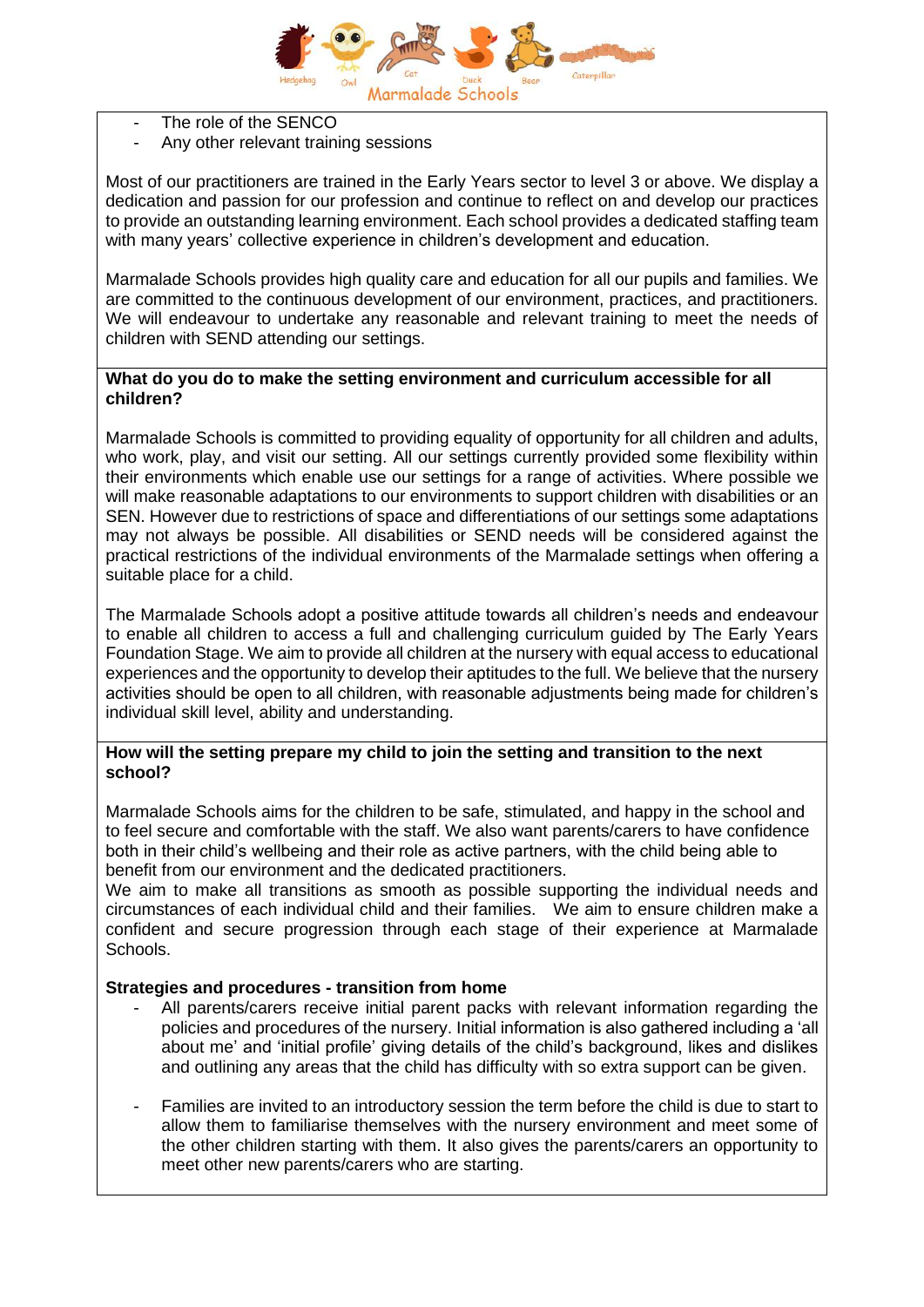

- Home visits are organised for all children with child's group teacher to meet the child and his/her family at their home in a familiar environment. The group teacher will send a post card to the child displaying a picture of their group teacher and their special peg picture. During the home visit the group teacher will check all key information and answer any questions and queries by the family.
- If a child has a known additional need and is using the Portage service or any other professional body eg SLT – a meeting with all professionals would be arranged at the school, prior to the child starting, to ensure a continuation of care and learning for the child.

#### **During initial settling period we offer a range of support strategies:**

- Welcoming parents/carers to stay for a while if their child is unsettled until both the child and the parent feels comfortable.
- Reassuring and guiding parents/carers whose children seem to be taking a long time to settle into the nursery.
- Always calling home within 30 minutes to reassure parents if a child is tearful when the parent/carer leaves.
- Reassuring parents that we will call them to collect their child early if they really do not seem to be settling. Separation can begin with brief periods at first, gradually building up to longer absences.
- **A child will not be taken on an outing from the nursery until he/she is completely settled.**

# **Children becoming a Butterfly, Cat, Bear, Owl, Duck, Hedgehog (rising fours)**

- Children spend a morning with their new group teacher
- Children are supported through stories, and circle time talking about being bigger and helping with younger children
- Parents are invited to a meeting with their new group teacher to answer any questions about the Butterfly, Cat, Bear, duck and Hedgehog or Owl year

# **Children leaving to go to School (Reception):**

- We will ensure that the children are informed about moving onto school through stories, pictures, and circle times.
- We invite teachers at the schools the children will move to, to visit the children in the nursery environment.
- We have a special circle time where children can share new uniforms, school bags, pictures and talk about the transition.
- Tapestry learning journey reports are passed to the new school on USB memory sticks/ or directly to the school digitally and we will prepare any reports necessary to help the children's transition to school
- Principal, Head and Butterfly/Bear/Cat/Owl/Duck/Hedgehog teachers visit Schools and meet with Reception coordinators and teachers.

#### **What specialist services from outside does the school use to help meet children's needs and how do you work together?**

The Marmalade Schools believe that children benefit most from early years education and care when parents and settings work together in partnership. We aim to provide positive support to all our families and have developed links with the local private and state schools, Wandsworth/RBK and C, Hammersmith and Fulham Education Departments and the early years and childcare section. These links provide support and advice opportunities from a range of child centred professionals including speech and language therapists, behavioural specialists and occupational therapist.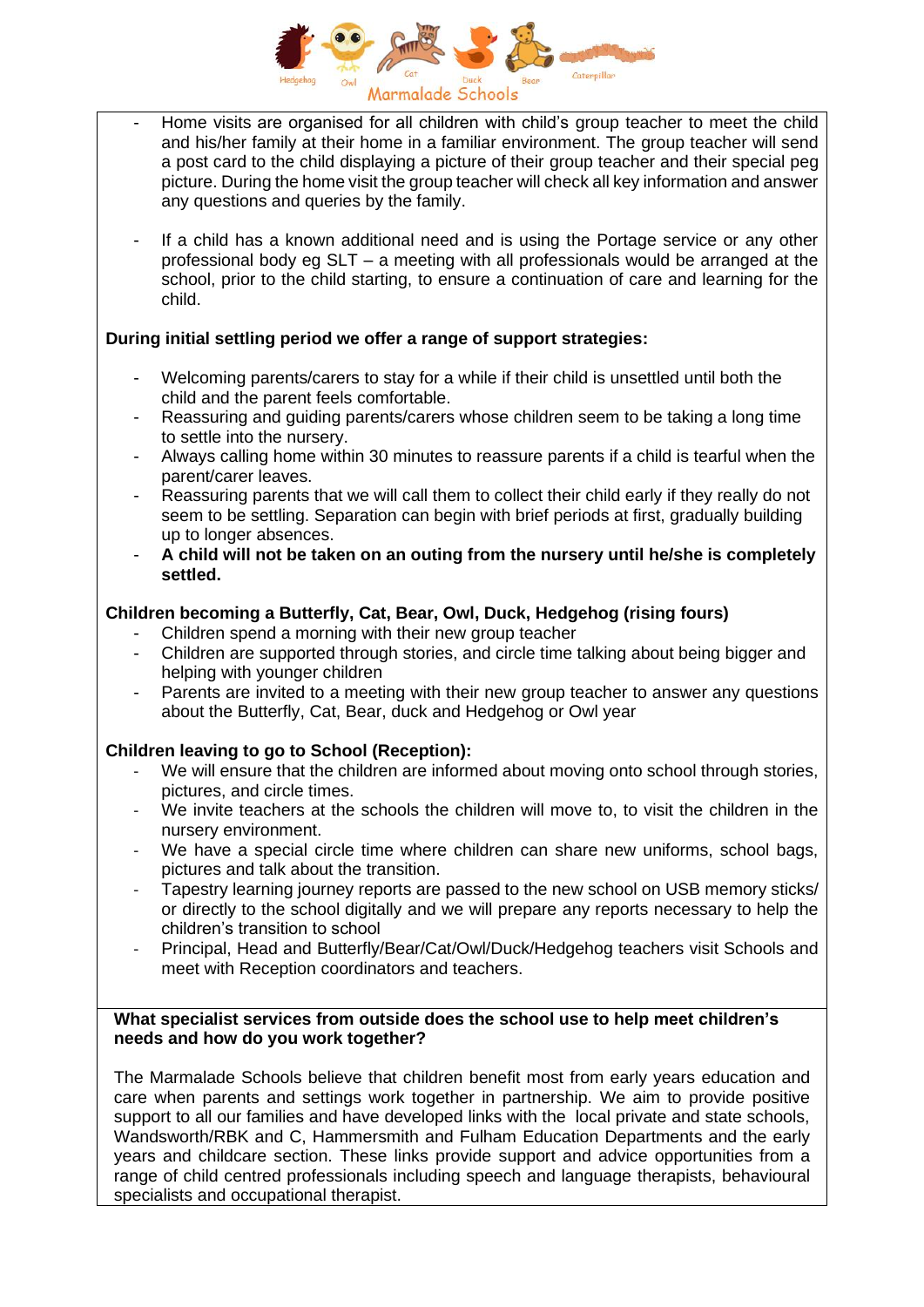

We will always work closely with families and parents' consent will always be sought before referring a child to an outside agency.

If a child has a known disability or SEN and is using the Portage service or any other professional body eg SLT – a meeting with all professionals working with the family would be arranged at the school, prior to the child starting, to ensure a continuation of care and learning for the child.

#### **What will you do if my child has medical needs?**

The setting should be informed of any medical needs of children during the registration process to ensure any relevant advice, training and adaptations can be implemented where possible. Your child's medical care needs will be discussed and agreed with you and the setting before your child starts to ensure continuity of care.

Parents/carer who wish prescribed medicines to be administered during the session must fill in a medicine form where all details of the medicine should be clearly given plus times of necessary administration. When any medicine is administered there will be 2 members of staff present and a thorough procedure for administrating and recording medication is adhered to. All medicines kept at the setting will be place in the medicine cabinet. All medicines will be documented with expiry dates listed and monitored.

All our staff hold a current paediatric first aid training certificate (relevant to babies and young children) We now only employ staff with a current first aid certification.

#### **What should I do if I am unhappy with my child's support or progress?**

Marmalade Schools believes that parents are entitled to expect courtesy and prompt, careful attention to their individual needs and wishes. We always hope that you will be happy with the service provided and that you might like to voice your appreciation to the staff concerned. However, we are open to the concerns and queries that may arise and operate an open-door policy. Most complaints are dealt with immediately by the Head Teacher and usually a resolution is reached within 24 hours.

If a parent wishes to make a compliant or raise a concern about SEND the Marmalade School's established complaints policy would be followed.

Strategies Stage 1

•If any parent should have cause for complaint or any queries regarding the care or early learning provided by the nursery, they should in the first instance take it up with the child's Group Teacher or Nursery Head

•A complaint can be received by any member of staff

•The Head Teacher must be made aware of any complaint as soon as possible

•Any oral complaint must be summarised in writing by the person who receives it

•The complaint is investigated by the Head Teacher who ensures that a written or oral acknowledgement is provided to the complainant within 5 working days of receiving a complaint •If no further communication is received from the complainant within 25 working days it is assumed that the matter has been resolved

If the complainant is not satisfied, then we would move to stage 2

Stage 2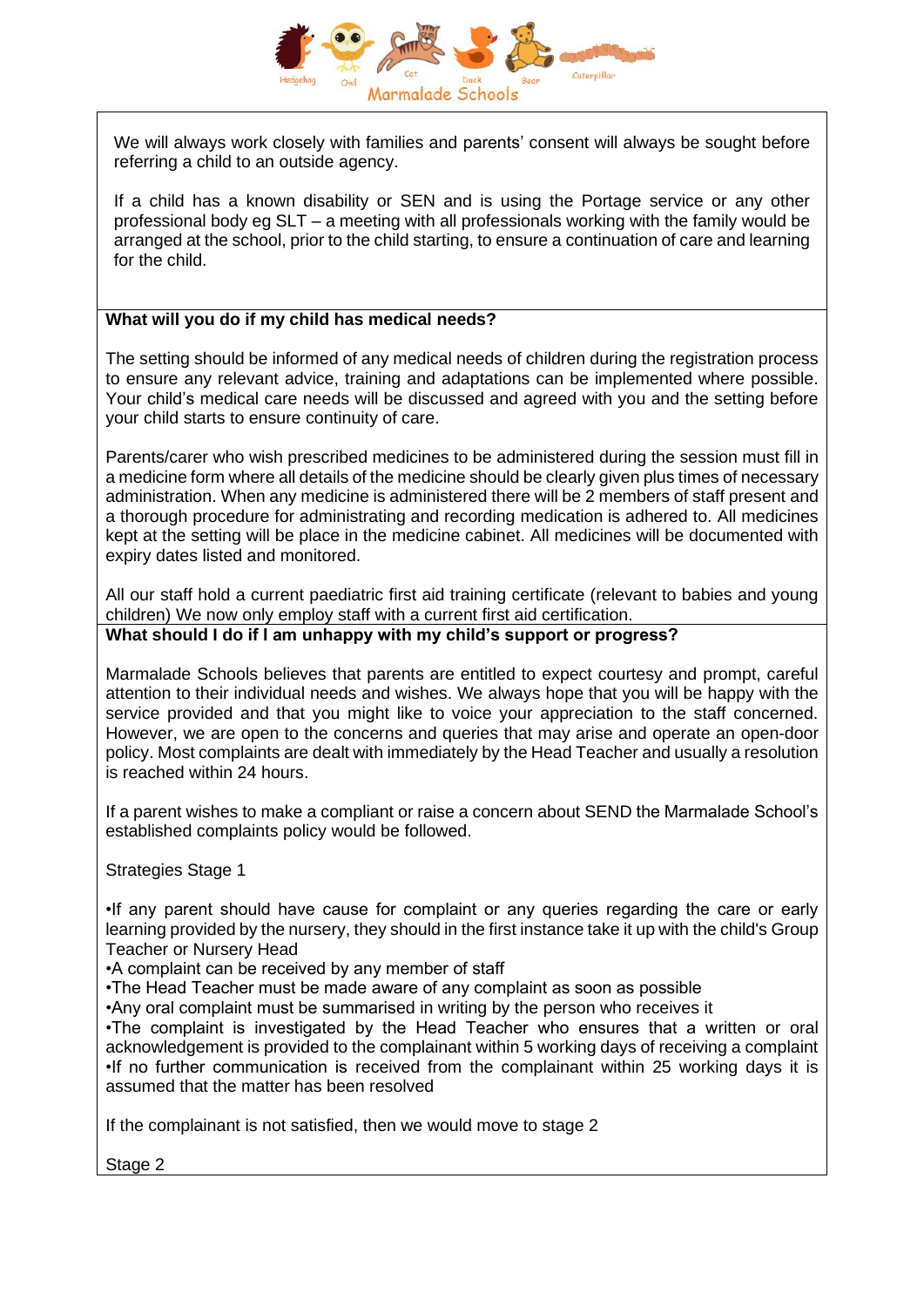

•If the issue remains unresolved or parents feel they have received an unsatisfactory outcome, then these concerns must be presented in writing to the nursery Principal.

•The principal will then investigate the complaint and report back to the parent within five working days.

•This will be fully documented in the complaints record and will detail the nature of the complaint and any actions arising from it.

(Most complaints will be resolved informally at stage 1 or 2)

If the complainant is not satisfied, then we would move to stage 3

Stage 3

•The principal would ask the complainant for further information and evidence relevant to the complaint and a meeting will be called

•A formal meeting should be held between the principal, parent, and a senior staff member to ensure that it is dealt with comprehensively.

• A record of the meeting will be made along with documented actions. All parties present at the meeting will review the accuracy of the record, sign to agree and receive a copy, which will signify the conclusion of the procedure.

If the complaint is not resolved, then we would move to stage 4

Stage 4

If the matter cannot be resolved to the satisfaction of either party, then parents have the right to raise the matter with Ofsted. Tel No: 0300 123 4666

or write to: **Ofsted** Piccadilly Gate Store Street Manchester M1 2WD Telephone: 0300 123 1231 Email: [enquiries@ofsted.gov.uk](mailto:enquiries@ofsted.gov.uk) Website: [www.ofsted.gov.uk/parents](http://www.ofsted.gov.uk/parents)

A record of complaints will be kept in the nursery. Parents will be able to access this record if they wish to, however all personal details relating to any complaint will be stored confidentially and will be only accessible by parties involved. Ofsted will have access to this record at any time during visits to ensure actions have been met appropriately.

- $\circ$  The Wandsworth Parent Partnership Service provides an impartial and confidential service to all parents of children with SEND. Visit their website at <https://www.wandsworth.gov.uk/pps> or telephone 020 8871 8061
- o The Wandsworth Parents' Forum "Positive Parent Action" works with the Council to improve all provision for children and young people with SEN and Disabilities aged 0 to 25. If you want to get involved in influencing services visit their website at [www.positiveparentaction.org.uk](http://www.positiveparentaction.org.uk/) or telephone 020 8947 5260

o **More information** about the Local Offer of services and support for children and young people with special needs and disabilities in Wandsworth can be found on The Family Information Service website at [http://wandsworth.childrensservicedirectory.org.uk/.](http://wandsworth.childrensservicedirectory.org.uk/) Their helpline is open from 9am to 5pm, Monday to Friday 020 8871 7899. *(NB – this can be replaced with link to local offer website when available)*